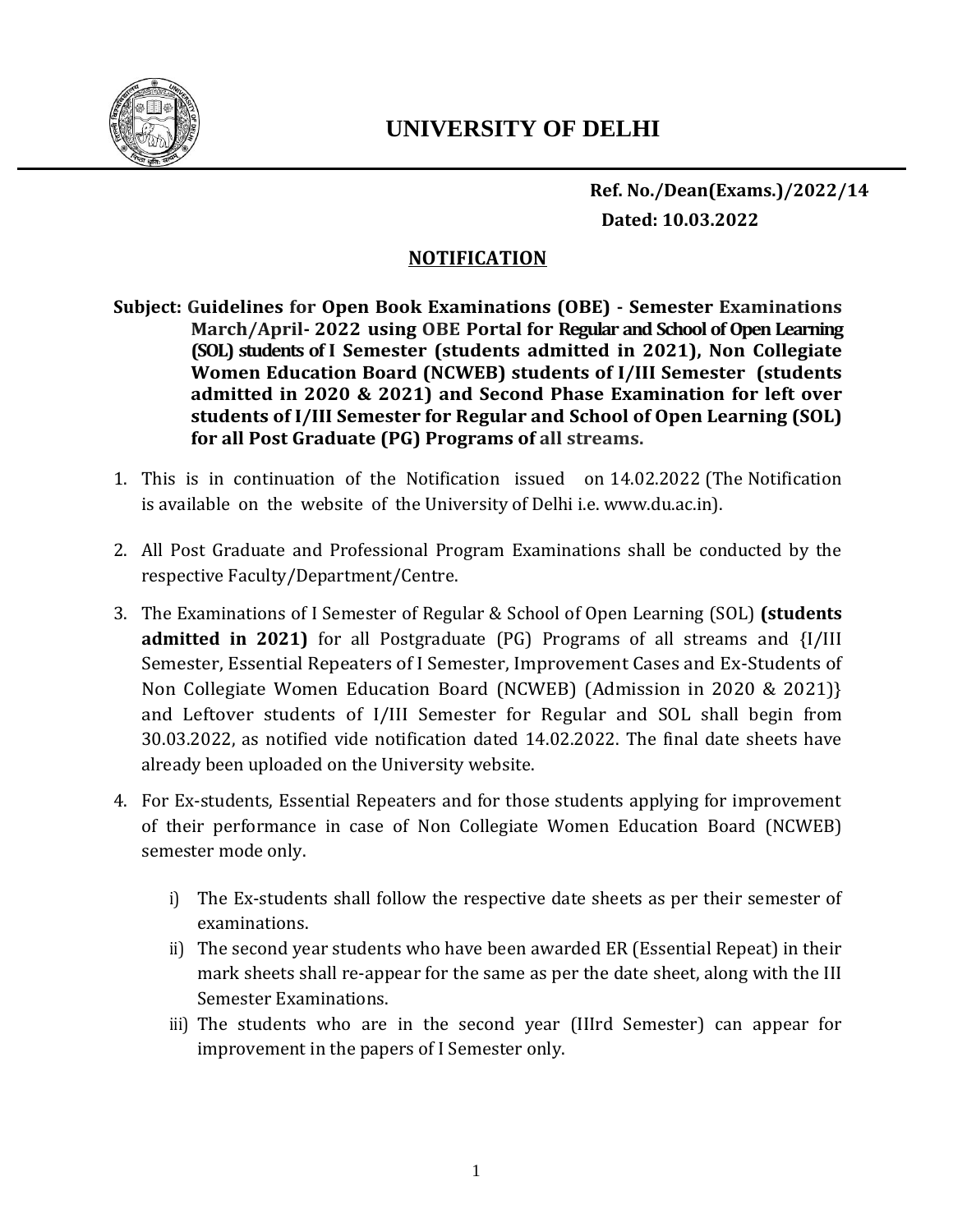- **5.** The Admit Cards shall be available on the University Website before the commencement of examination. The students shall download/print the same and produce whenever required by the Faculty/Department/College. **Students must ensure that the information printed on the admit card is correct (like, Enrollment no, name etc) as this information will be used for the printing of degrees. If there is any mistake students must get it corrected through their college/Department.**
- 6. The students are advised to keep abreast of any further information/updates by way of keeping themselves in touch with the concerned Faculty/Department/Centre/ University and their websites. No separate information will be provided to the individual student.
- 7. For disseminating important information to the students, the Faculty/ Department/ Centre may use its official e-mail/website/SMS services/ Messaging Apps like WhatsApp etc.
- 8. Each Faculty/ Department/Centre shall appoint Nodal Officer/s to facilitate students, and upload the mobile numbers and email ID of the Nodal Officer/s on its website under intimation to the University with whom students can contact, in case of any query during the examination days.
- 9. The respective Faculty/Department/Centre/College will inform the students well in advance, its official email id which will be used for in sending question papers to the students and the official email id on which the students will be required to upload scanned **PDF/JPEG** of their answer sheets.
- 10. The students shall answer the questions on A4 Size papers. All the sheets should be serially numbered on the top of each page.

**On first page, the students shall write the following details (providing any other personal information like email ID, Mobile No and Name of the College will be treated as unfair means and action will be taken as per University rules):**

- **a. Date and time of examination (DD/MM/YYYY, HRS:Min):**
- **b. Examination Roll Number:**
- **c. Name of the Program i.e. M.A., M.Com, M.Sc. etc:**
- **d. Semester/Year:**
- **e. Unique Paper Code (UPC):**
- **f. Title of the Paper:**
- 11. The duration of the Examination shall be 4 hours. Out of which 3 hours shall be given to the students for answering the questions, and the remaining one hour shall be utilized for downloading the question papers, scanning the answer sheet in the **PDF/JPEG** format and uploading the scanned **PDF/JPEG** of answer sheets on the Portal.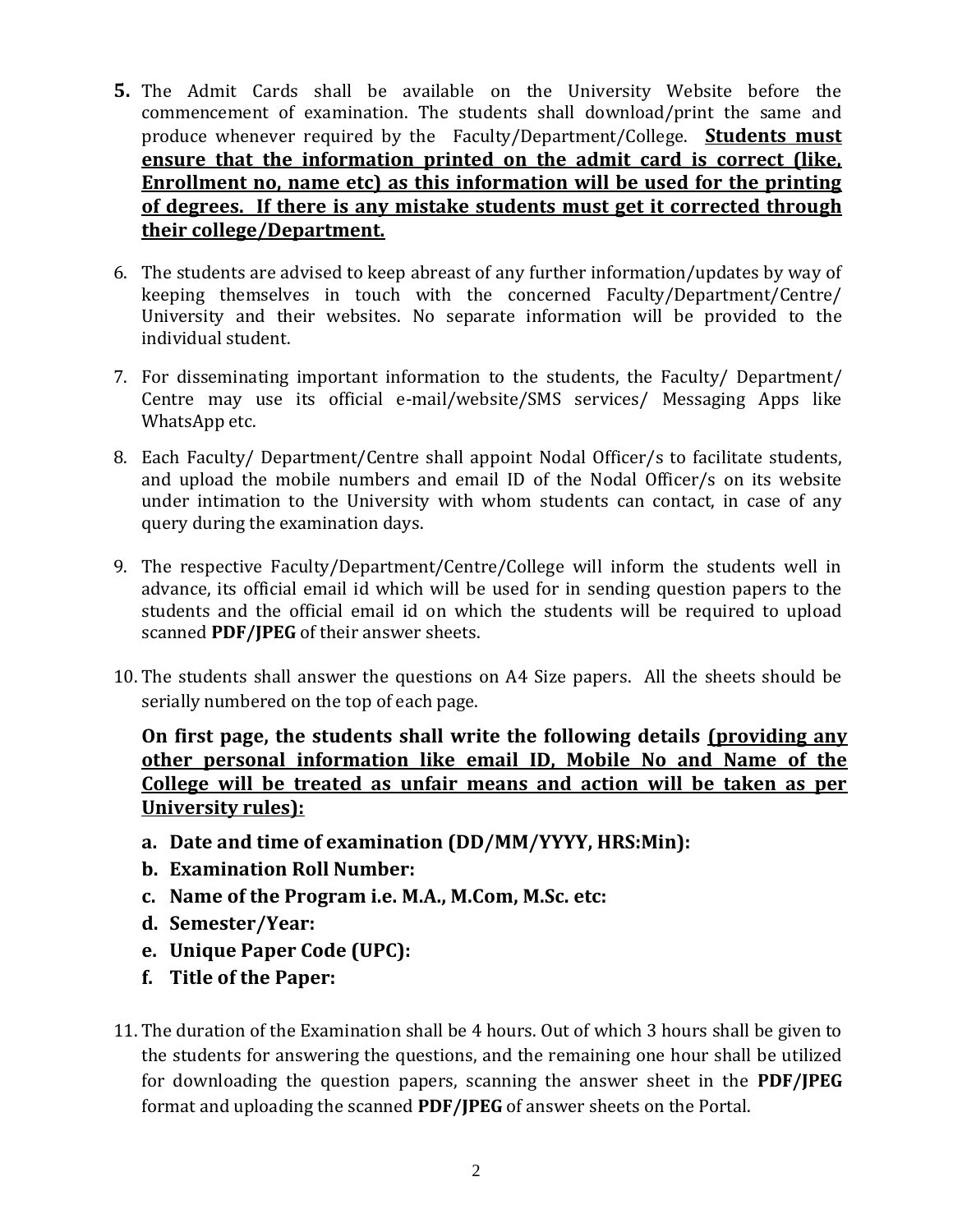The duration of the Examination shall be 6 hours for the students belonging to the Divyaang (PwBD) Category (for details see the Notification Ref. No. Exam.VII/(Conduct)/15 dated 10.03.2022).

**IMPORTANT: In case of poor internet connectivity/any unforeseen technical glitches etc., the students are advised to submit his/her script beyond the specified time period (3 hr for writing the exam + 1 hr for downloading and uploading the script), students can submit the scripts on online portal with documentary evidence for which 60 min additional timewill be given. If problem persists students can submit the scripts by email to the Nodal Officer of the college/department (maximum time limit for email submission is 30 minutes). However, all such cases (email submission and delayed submission after 3+1 hr) will be examined by the Review Committee, and these answer sheets shall be evaluated based on the decision of the Review Committee. Students may note that all such delayed submission beyond 3+1 hr may cause delay in the declaration of result. For the PwD students the time of submission will be (4 hr for writing the exam + 1 hr for downloading and uploading the script), students can submit the scripts on online portal with documentary evidence for which 60 min additional time will be given, or they can submit the scripts by email and email ID will be specified in due course of time.**

It is to mention that the time of submission of answer sheets shall be recorded by the system. The delayed submissions of answer sheet with exact time of submission shall be sent to Review Committee.

- 12. Students shall be required to submit an undertaking of not having used any unfair means in taking examination. This undertaking will be submitted by the student at the time of submission of Answer sheet. The proforma for the said undertaking shall be made available to the students before/at the time of sending question paper.
- 13. Students should appear in the examination as per the option filled in the examination form for the mode of examination i.e. "Physical Mode (From the Faculty/Department/Centre)" OR "Remote Mode (From Home)" by using ICT based facilities. Those who have opted the option of writing exam by Physical mode (From Faculty/Department/Centre/College), will have the choice of writing it through Remote Mode (Home) but not the vice-versa. The Faculty/Department/Centre/College will provide necessary infrastructure in compliance with the MHA, UGC guidelines in view of COVID-19.

## **a. Instructions for the students opting the Remote Mode (Home):**

(i) The students may write the examination from any location as per his/her convenience.